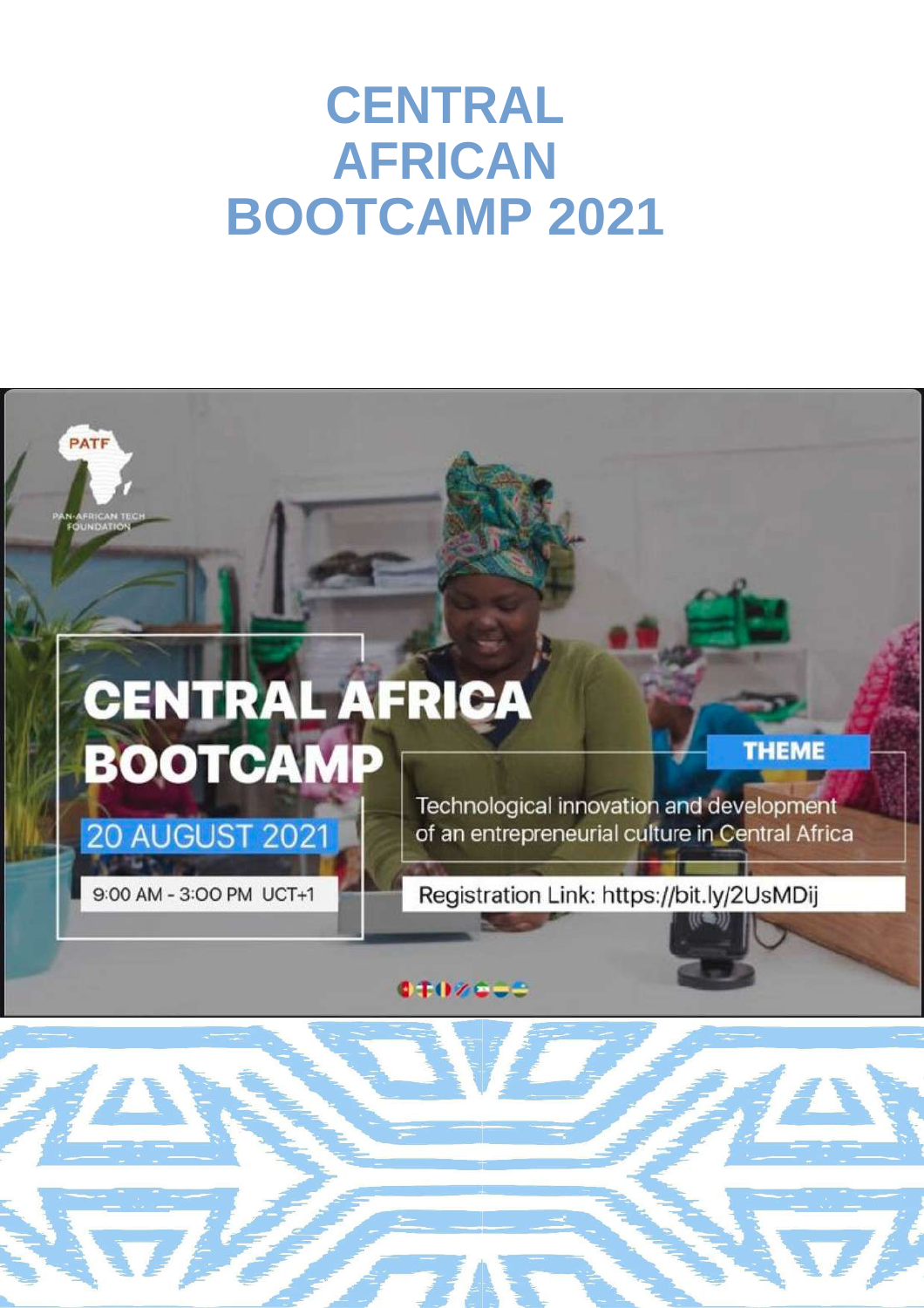### **NEED**

Digitization is a global trend, but Africa is being left behind. Africa faces many challenges related to digital transformation. Like other regions in Africa, the main challenge faced in Central Africa is traversing the rural-urban gap that continues to exist. Central Africa remains the region with the lowest ICT development Index (IDI).Africa's Youth could pioneer digitally driven growth but they need to be brought together in the format of boot camps to introduce them to opportunities for design and innovation, and to harness the entrepreneurial opportunities associated with digitization.

Technology is generally seen as a significant tool for development while technological innovations connote better ways of achieving results. It is important for Central African countries to position themselves to reap big from the digital trade and technological advancements. However, the entrepreneurial culture in Central Africa is largely driven by necessity. In other words, entrepreneurship is a means of survival, viewed as a last resort, rather than an opportunity or aspiration. Therefore, Central Africa needs to emphasize and nurture a true culture of innovative and possibility driven entrepreneurship at grassroots level in the countries.

### **EVENT SUMMARY**

The PATF Central Africa emerging technologies boot camp was the second of the sub- regional hub events. The Bootcamp was under the theme "Technological innovation and development of an Entrepreneurial Culture in Central Africa ". This Bootcamp focused on empowering young people in Central Africa and all who are keen to learn more about entrepreneurship and Technological innovation. The agenda included training on blockchain technology and artificial intelligence, panel discussions on "Fintech and financial inclusion: banking the unbanked and widening the channels of start-up and growth capital for SMEs." and "How do we transform education in Central Africa using digital technology? What methods of access to knowledge exist in this digital age that respond effectively to community issues?".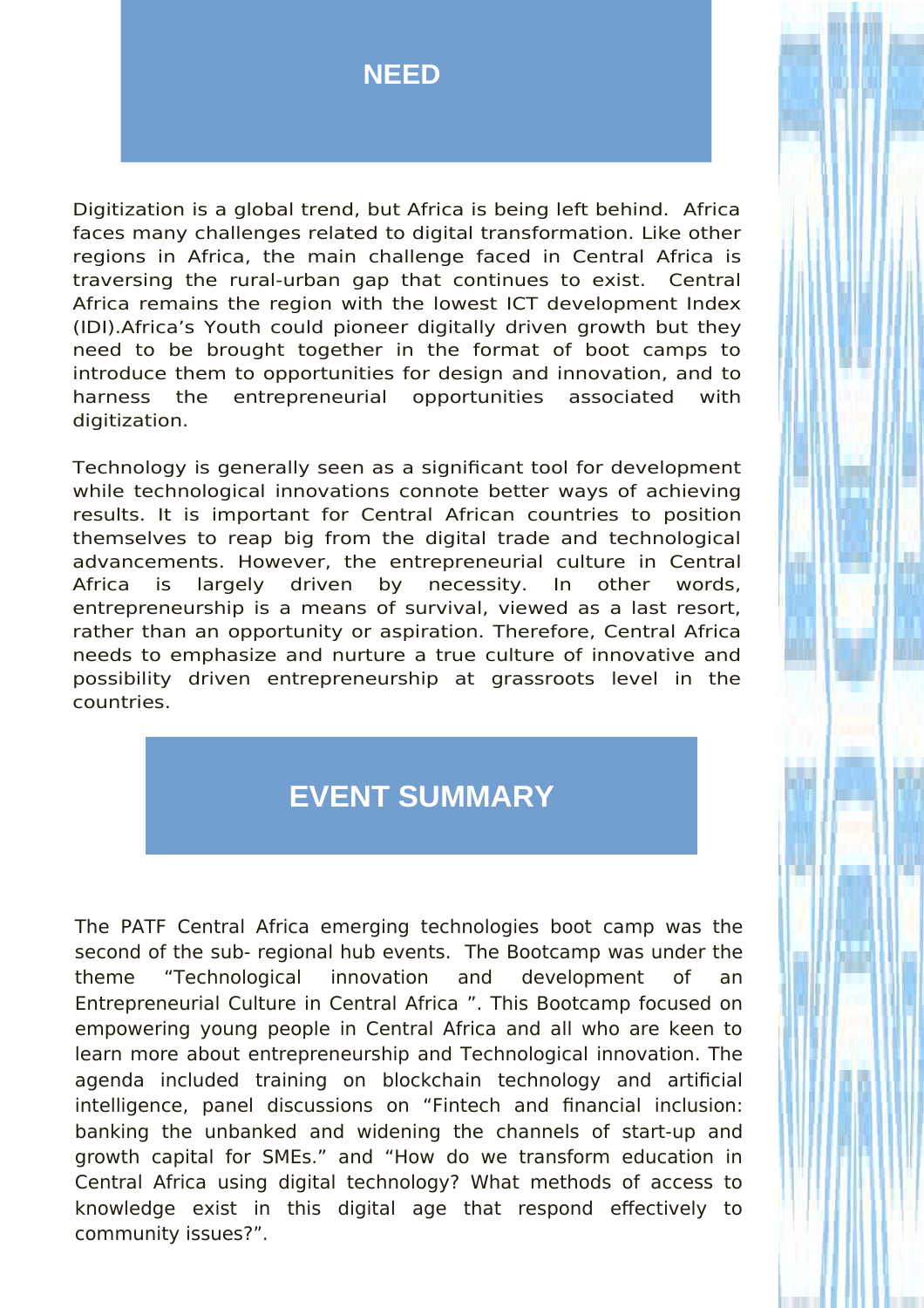### **MEET THE SPEAKERS**



### **COUNTRY REPRESENTATIVES**

We could not have achieved our goals for this event without the valuable contribution of each of our Central Africa representatives.

> **Central Africa Regional Hub Leader**-Georges Foaleng Fokam **Gabon**- Gwenael NZE DE SOUZA **Sao-Tomé et Principe**- Joseph Digouana **Cameroun**- Bernie Leroy Zeugang **Centrafrique**- Rick Harvey Odom **Congo Brazzaville** -Fotso simo Rémi **Chad**- Issa Nakoye **Guinée Equatoriale**- Ralph Nke **RDC** – Christian Ntumba

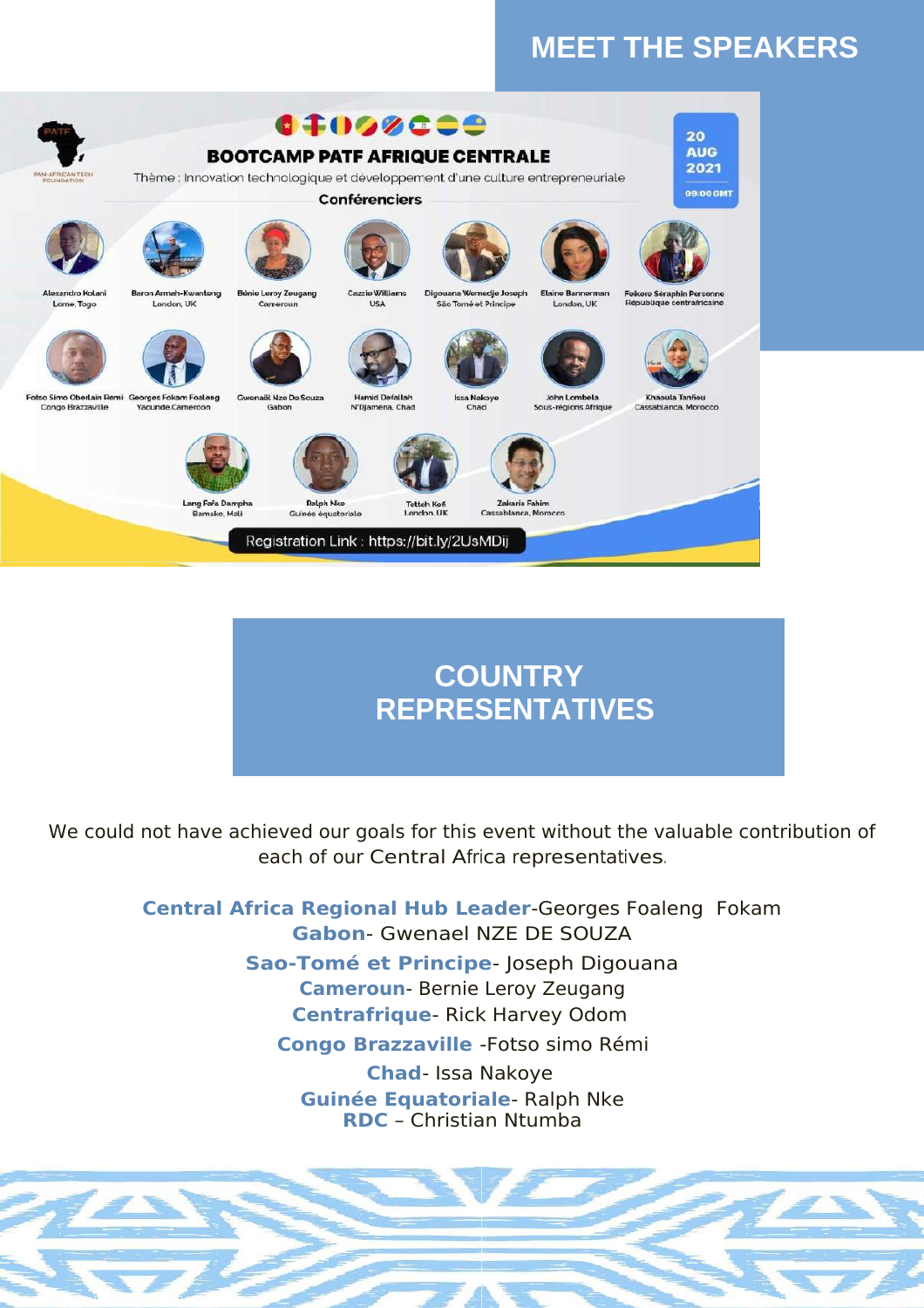### **AGENDA**



### **PATF CENTRAL AFRICA BOOTCAMP**

20 AUGUST 2021

Host: John Lombela

https://bit.ly/2UsMDij 17098000 Theme: Technological innovation and development of an Entrepreneurial Culture in Central Africa

#### **WELCOME ADDRESS**

Welcome address in English by PATF Leadership - Cazzie Williams, Strategic Development, Partnerships & Fundraising (2 mins), Tet Kofi, PR and Corporate Communications (2 mins), Baron Armah-Kwantreng, Policy and Reputation Management (2 mins Welcome address in French by PATF Centra Africa Subregional Lead; Georges Foaleng (sminutes

#### **EMERGING TECHNOLOGIES TRAINING**

Introduction to Blockchain and its Use Cases by Georges Foaleng, PATF Central Africa Subregional Lead (1 hour)

#### 10 minutute bre

Introduction to Artificial Intelligence Khaoula Tanfiuoi, Co-founder Chez Bots factory (1 hour)

#### **ENTREPRENEURSHIP TRAINING**

Introduction to Entrepreneurship by Zakaria Fahim, Co-founder Hub Africa /<br>PATF Advisory Board Member (1 hour)

#### 10 minutute break

Keynote Speech: Dr Lang Fafa Dampha, Executive Secretary ACALAN - AU - 10 minutes

#### **TECH IN THE COMMUNITY**

Panel Session One: -Moderated by Georges Foaleng, PATF Central Africa Subregional Lead Fintech and financial inclusion: banking the unbanked and widening the channels of start-up and growth capital for SMEs (45 minutes) Panellists: Joseph Digouana, PATF Sao Tome and Principe, Christian Ntumba, PATF DRC, Ralph Nke, PATF Equatorial Guinea, Rick Harvey Odom, PATF Central African Republic

10 minutute break

Panel Sessions Two: - Moderated by Feikere Séraphin Personne, PATF Central African Republic How do we transform education in Central Africa using digital technology? What methods of access to knowledge exist in this digital age that respond effectively to community issues?(45 minutes) Panellists: Remi Simo, PATF Congo Brazzaville, Issa Nakoye, PATF Chad, Bénie Leroy Zeugang, PATF Cameroon

**Closing Remarks by Elaine Bannerman (5 minutes)** 



### **EVENT HIGHLIGHTS**

**Panel Session One** focused on Fintech and financial inclusion: banking the unbanked. It also discussed widening the channels of start-up and growth capital for SMEs.

This was an inspiring and encouraging presentation that brought real strategies and ideas to the table.



### The **Introduction to Artificial Intelligence**. We once again

welcomed back Khaoula Tanfiuoi. She is a shining example of what it means to be a woman in the technology field. Her presentation made AI relatable and easy to understand.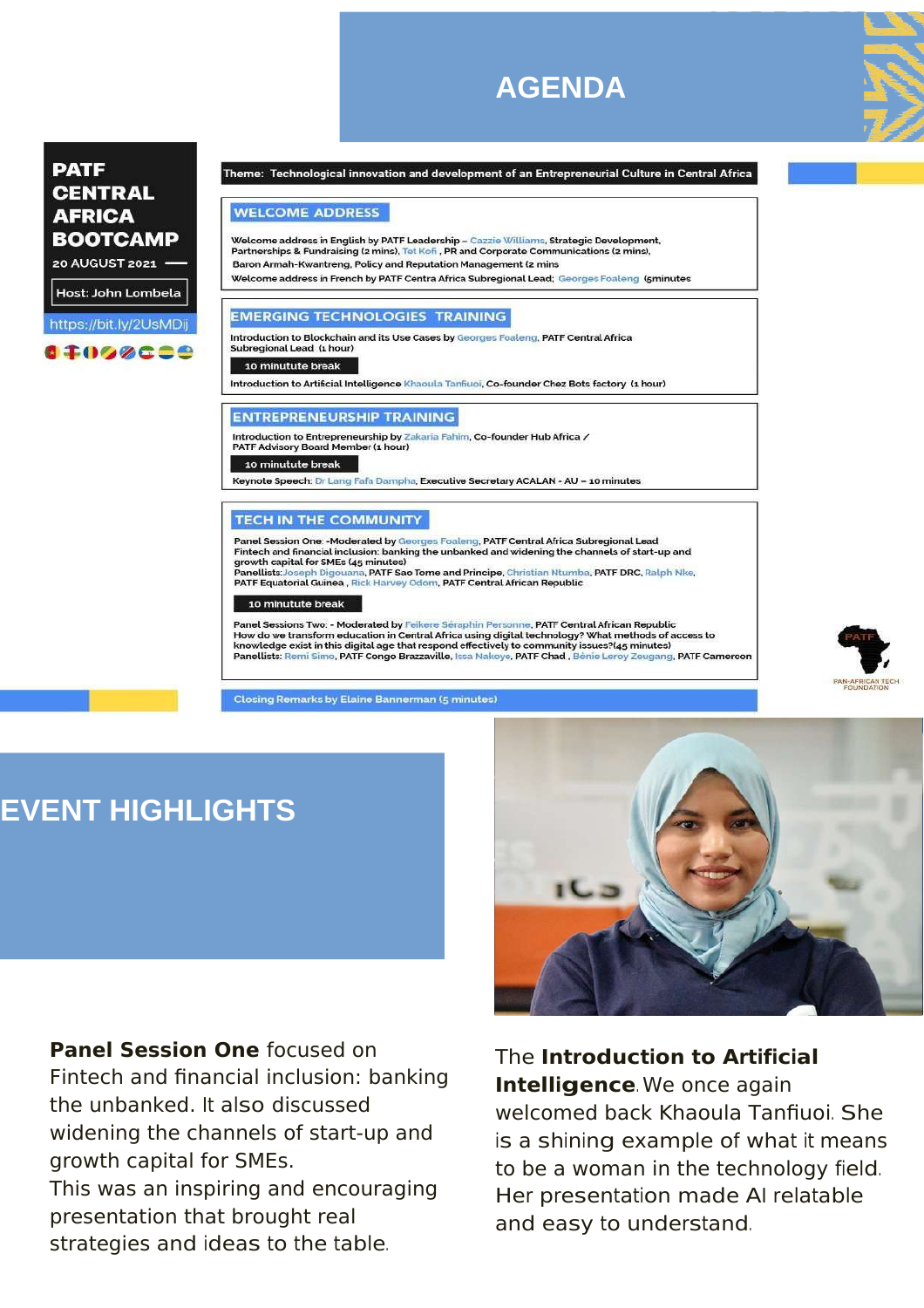#### **BLOCKBRIDGE WALLET PROJET - GABON** PROJECT SUMMARY:

This project is a digital wallet that allows users to store and manage their Bitcoin, Ether, and other digital currencies. The project will target about 100 recipients, for sandbox testing purposes, then go live and become available for the general public.

#### **CHAD INNOVATION - CHAD** PROJECT SUMMARY

The first collaborative workspace that allowing young people with disruptive ideas to incubate them and turn them into businesses. A hub for workshops, conferences, case studies and Peer-to-Peer sessions related to smart technology, business, society and infrastructure.

#### **FOALENG AND SONWA - CAMEROON** PROJECT SUMMARY

FOALENG & SONWA is a consulting firm based in Lagos (Nigeria). Its core activities are related to financial management and financial technologies. They support companies in the design of their blockchain business model, and support governments in the definition and the implementation of their cryptocurrencies strategies.

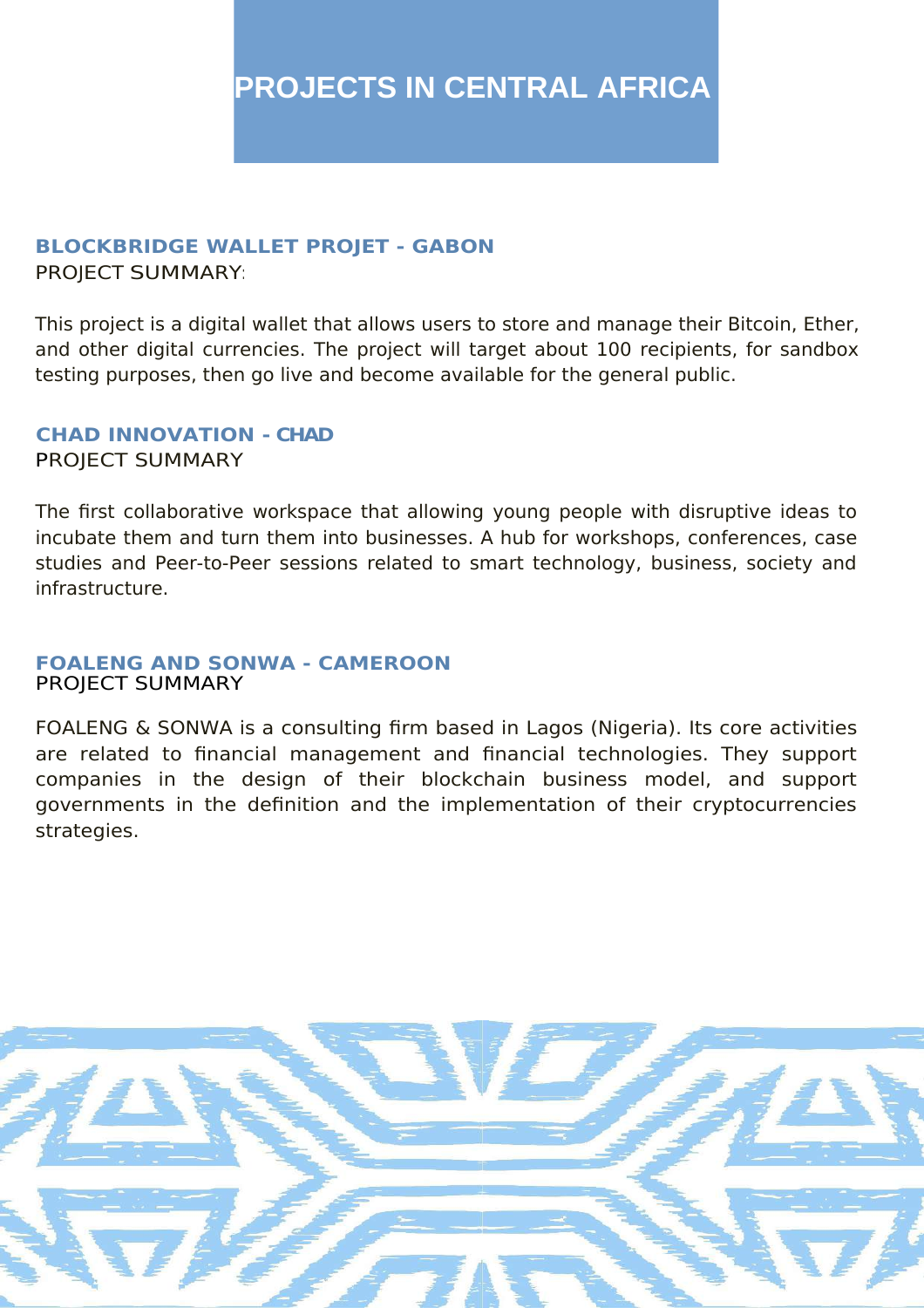### **DATA ANALYSIS**

### **126 messages were sent in the chat box**

**25 Repeat Registrations**



**64 PEOPLE ATTENDED THE BOOTCAMP**

**107 PEOPLE REGISTERED FOR THE EVENT**

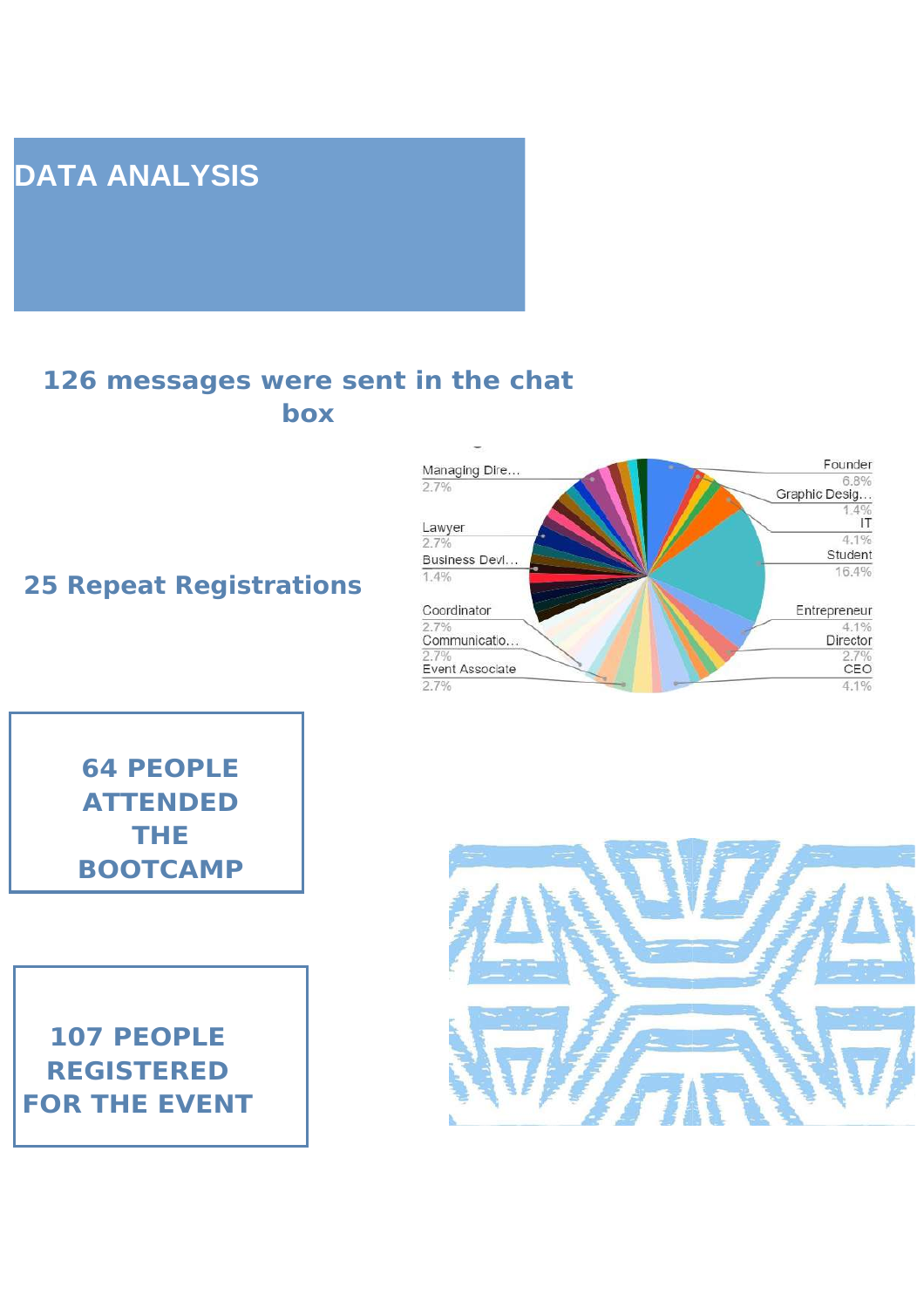### **COMMENTS AND REVIEWS**

- **T**hanks for the nice presentation, was amazing
- The presentation is well digested and presented, thank you for an informative session

### **Conference**

- This conference is more than learning. I got the best experience ever...thanks to everyone
- It's has a beautiful, lovely and wonderful conference and information for growth and development.
- Introduction to Blockchain: **Thanks so much for the insightful** This blockchain presentation was very interesting and helped me to have more understanding.

### **PATF 2021 GOALS**

### **COMMUNITY**

### **FINTECH & FINANCIAL INCLUSION**

- 1. The Introduction to Blockchain training by Georges Foaleng focused on the basic concept and its use cases from all over the world
- 2. The Panel One Discussion focused on technology and innovation for financial inclusion and how Central Africa is handling and integrating blockchain solutions.

### **EDUCATION**

This second part of the Bootcamp was geared towards education in tech. In fact, the problem of education in Central Africa m still remains and must be structured before taking all the focus in digital.

### **EXPANSION**

#### **Brand Awareness**

Press Releases for the Bootcamp and flyers for speakers and the Bootcamp were posted on Linkedin, Twitter, Instagram, Facebook PATF pages.

#### **Grow the PATF Network in Africa**

Country representatives were established in <sup>8</sup> participating Central African countries.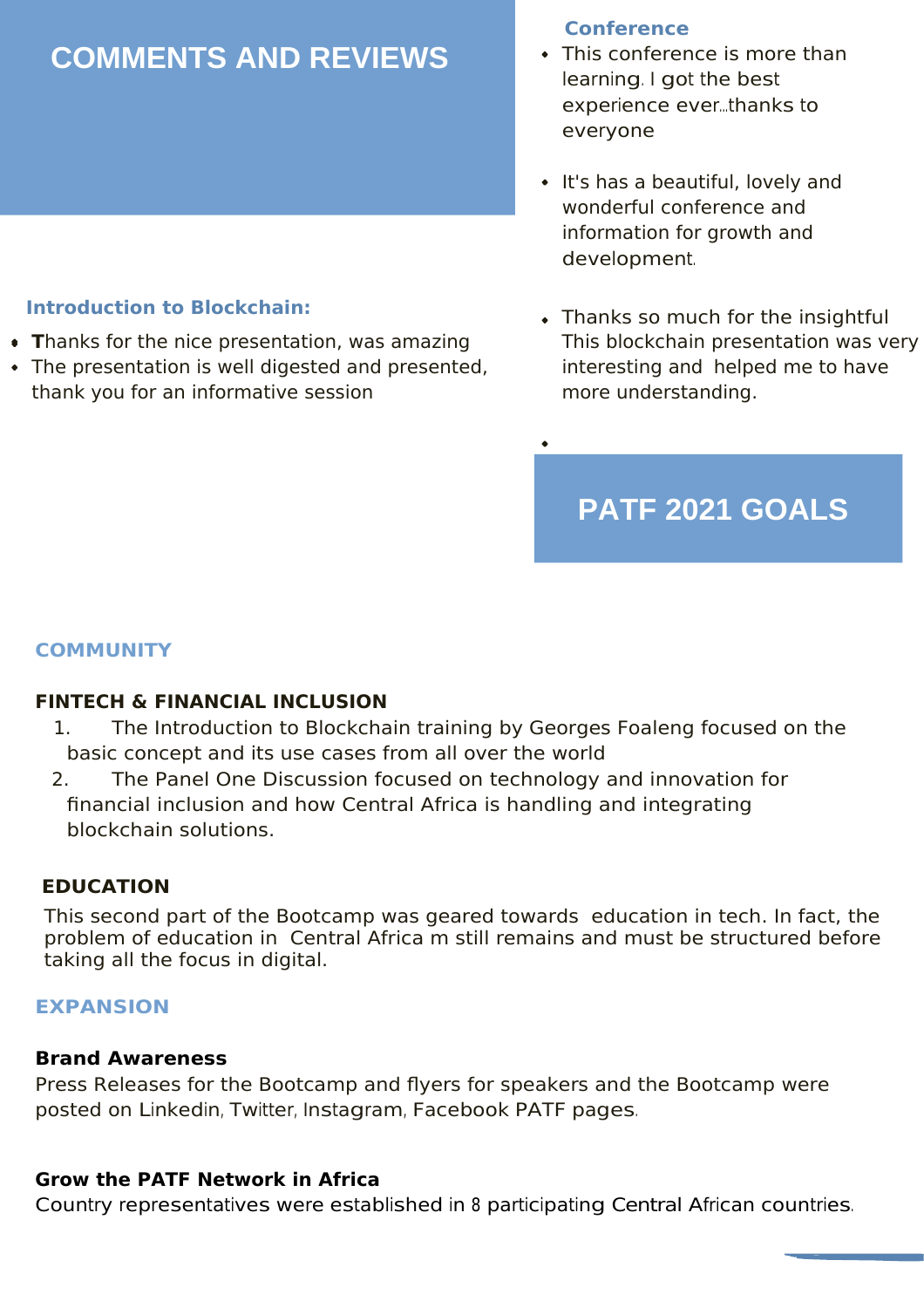

This Bootcamp impacted the participants beyond the knowledge they gained. It brought together like-minded youth that can support each other as they become entrepreneurs. This will be key for them as they go forward and they will have a collective knowledge that can lift each other as they face the challenges in tech. Additionally, panelists and speakers demonstrated that anybody could become entrepreneurs in the technology field despite challenges.

### **POINTS OF NOTE FROM THE CHAT BOX**

### **On Fintechs**

We do not measure the wealth of a company by the amount of cash it has, but by the face value of its own ... And I also think that it depends on the type of business (a restaurant generates more of cash than a marketplace. **Laurain A. Essono CEO Willko Workspace (France)**

The wealth of a business is measured by the quality of the assets it owns. **Never BOMOGOMIE Afriland First Bank.**

The first nuance that we should make in my opinion is that of saying that the disappearance of cash is not the disappearance of cash. And, just on the basis of this assumption, the disappearance of species does not imply a decline in wealth. **Ange NGONO CAP GEMINI. (France)**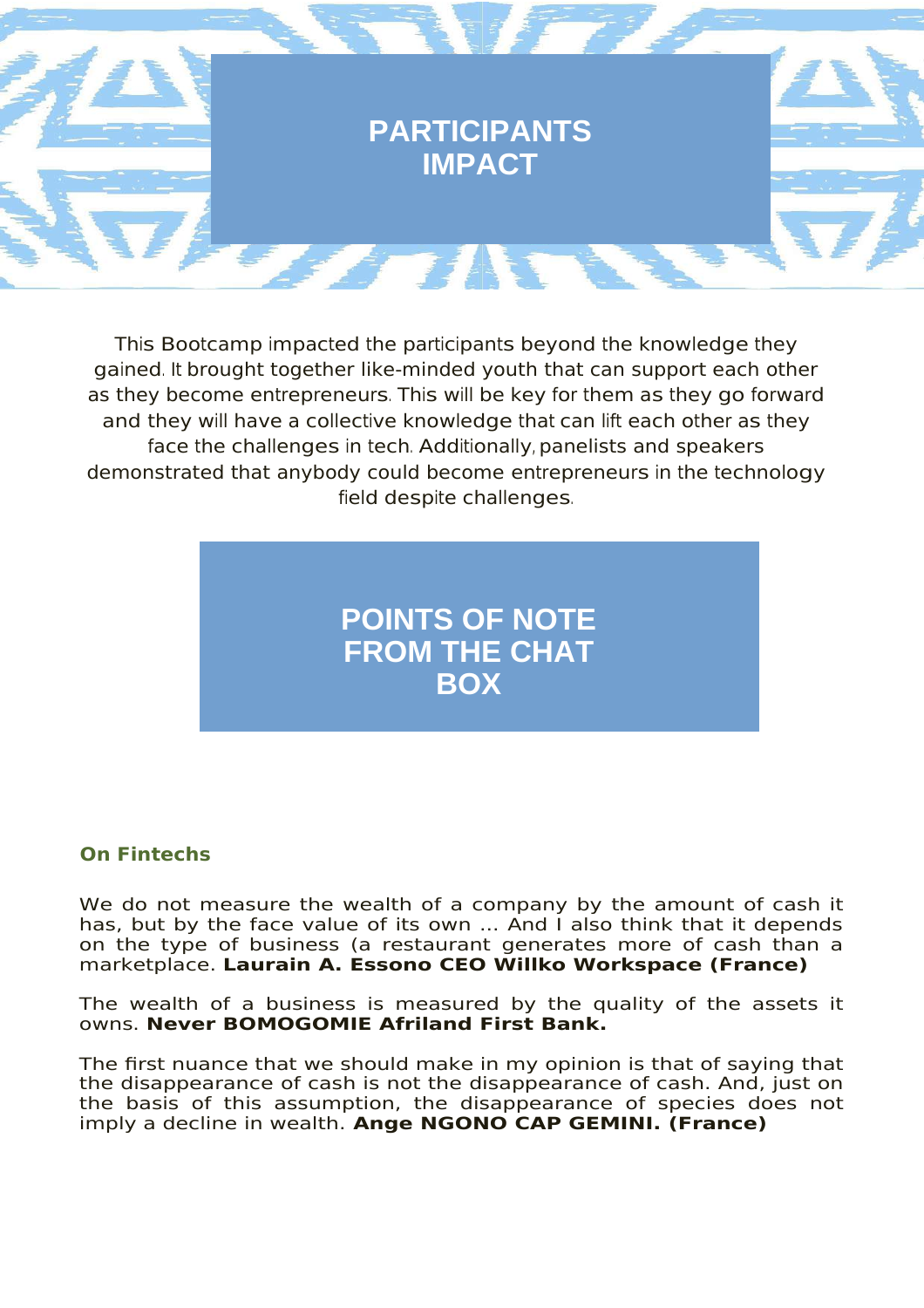### **WHAT'S NEXT FOR US TIMELINE FOR OUR UPCOMING EVENT**



### **WEST AFRICA BOOTCAMP**

**24/09/2021**

### **BLOCKCHAIN EDUCATION**

**https://www.p-atf.org/copy-of-partners**